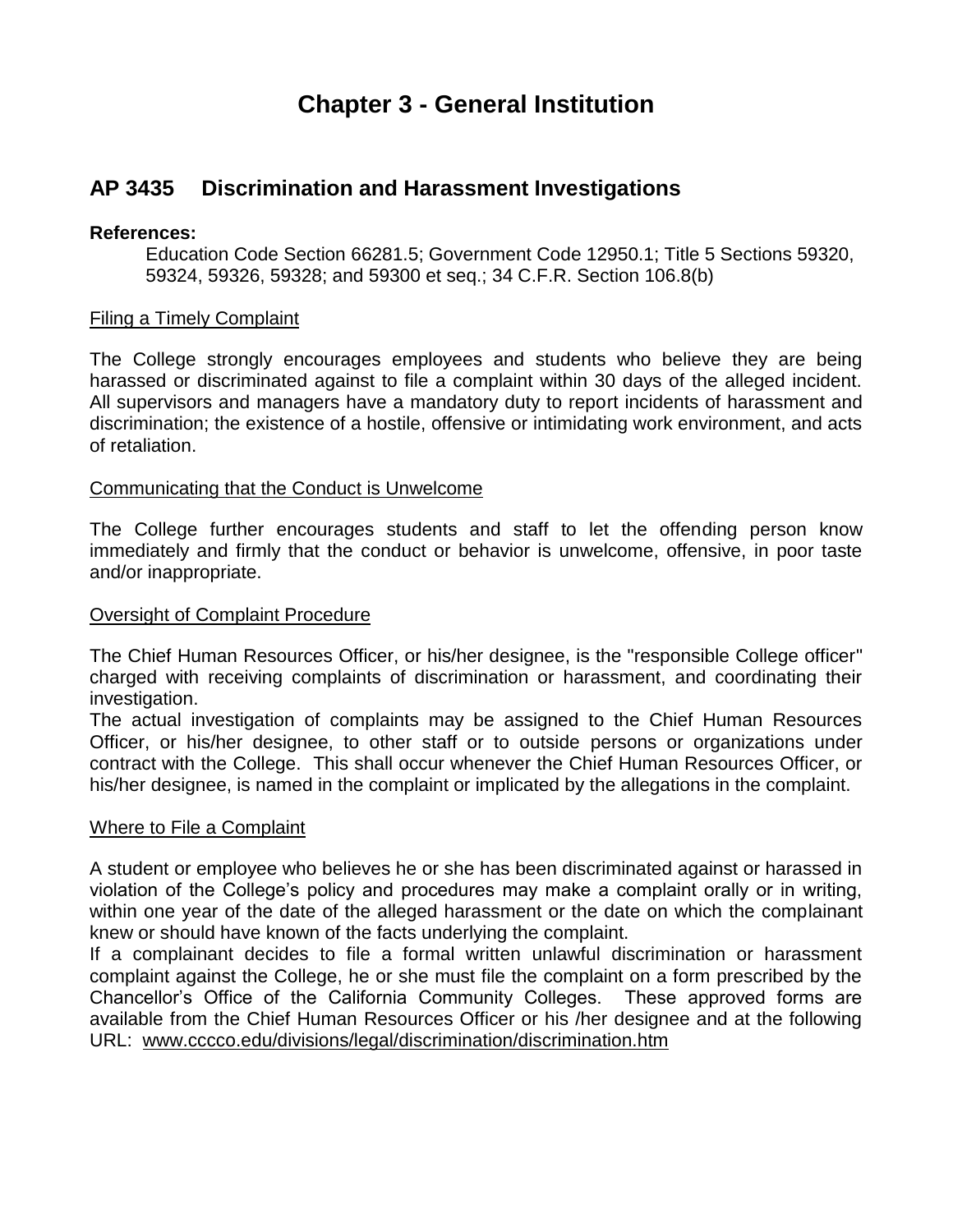The completed form must be filed with any of the following:

the Chief Human Resources Officer, or his/her designee;

(identify others, including the Chief Student Services Officer, the Administrative Services/Risk Management Office (?), and College President/CEO); and/or

the Chancellor's Office of the California Community Colleges.

Employee complainants shall be notified that they may file employment discrimination complaints with the U.S. Equal Employment Opportunity Commission (EEOC) or the Department of Fair Employment and Housing (DFEH) and complaints filed with the EEOC and/or the DFEH should be forwarded to the Chancellor's Office of the California Community Colleges. Any College employee who receives a harassment complaint shall notify the Chief Human Resources Officer, or his/her designee, immediately.

# Intake and Processing of the Complaint

Upon receiving notification of a harassment or discrimination complaint, the Chief Human Resources Officer, or his/her designee, shall:

- Undertake efforts to uniformly resolve the charges, including but not limited to mediation, rearrangement of work/academic schedules, obtaining apologies, providing informal counseling and/or training, etc.;
- Advise the complainant that he or she need not participate in an informal resolution of the complaint, as described above, and that he or she may file a complaint with the Office of Civil Rights of the U.S. Department of Education. The Chief Human Resources Officer, or his/her designee, shall also notify the Chancellor's Office of the California Community Colleges of the complaint.
- Authorize the investigation of the complaint, and supervise and/or conduct a thorough, prompt and impartial investigation of the complaint, as set forth below. Where complainants opt for informal resolution, the designated officer will determine whether further investigation is necessary to ensure resolution of the matter and utilize the investigation process outlined below as appropriate. In the case of a formal complaint, the investigation will include interviews with the complainant, the accused, and any other persons who may have relevant knowledge concerning the complaint. This may include victims of similar conduct.
- Review the factual information gathered through the investigation to determine whether the alleged conduct constitutes harassment, or other unlawful discriminatory conduct, giving consideration to all factual information and the totality of the circumstances, including the nature of the verbal, physical, visual or sexual conduct, and the context in which the alleged incidents occurred.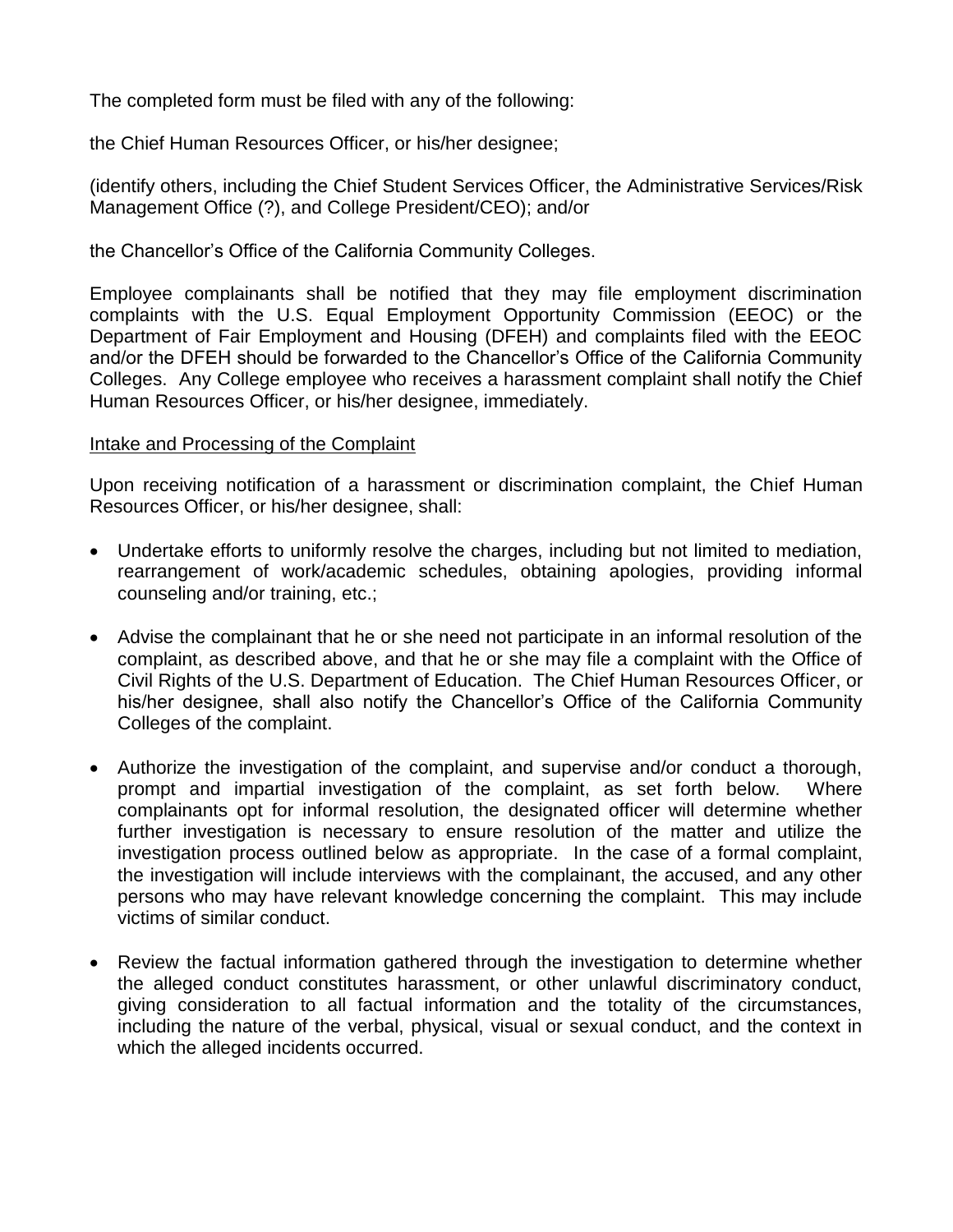- Set forth the results of the investigation in a written report. The written report shall include a description of the circumstances giving rise to the complaint, a summary of the testimony of each witness, an analysis of any relevant data or other evidence collected during the investigation, a specific finding as to whether discrimination did or did not occur with respect to each allegation in the complaint, and any other appropriate information.
- Provide the complainant and accused with a copy or summary of the investigative report within ninety days from the date the College received the complaint. The complainant and accused shall also be provided with a written notice setting forth the determination of the Chief Human Resources Officer, or his/her designee, as to whether harassment or other discriminatory conduct did or did not occur with respect to each allegation in the complaint; a description of action taken, if any, to prevent similar problems from occurring in the future; the proposed resolution of the complaint; and notice of the parties' rights to appeal to the College's Board of Trustees and the Chancellor's Office of the California Community Colleges. The results of the investigation and the determination as to whether harassment or other discriminatory conduct occurred shall also be reported to the accused, and the appropriate academic or administrative official(s). Reports to the complainant shall be prepared so as not to violate any applicable privacy rights of the accused.

# Investigation of the Complaint

The College shall promptly investigate every complaint of harassment or discrimination. No claim of workplace or academic harassment or discrimination shall remain unexamined. As set forth above, where the complainant opts for an informal resolution, the Chief Human Resources Officer, or his/her designee, may limit the scope of the investigation as appropriate. The College will keep the investigation confidential to the extent possible, but cannot guarantee absolute confidentiality because release of some information on a "needto-know-basis" is essential to a thorough investigation.

Investigation Steps: The College will fairly and objectively investigate harassment and discrimination complaints utilizing the following steps: interviewing the complainant(s); interviewing the accused individual(s); identifying and interviewing witnesses, if any; reminding all individuals interviewed of the College's no-retaliation policy; considering whether any involved person should be removed from the campus pending completion of the investigation; reviewing personnel/academic files of all involved parties; reach a conclusion as to the allegations and any appropriate disciplinary and remedial action; and see that all recommended action is carried out in a timely fashion.

Timeline for Completion: The College will undertake its investigation promptly and as swiftly as possible. To that end, the investigator shall complete the above steps, and prepare a written report within 90 days of the College receiving the complaint.

Cooperation Encouraged: All employees are expected to cooperate with a College investigation into allegations of harassment or discrimination. Lack of cooperation impedes the ability of the College to investigate thoroughly and respond effectively. However, lack of cooperation by a complainant or witnesses does not relieve the College of its obligation to investigate. The College will conduct an investigation if it is discovered that harassment is, or may be occurring, with or without the cooperation of the alleged victim(s) and regardless of whether a complaint is filed.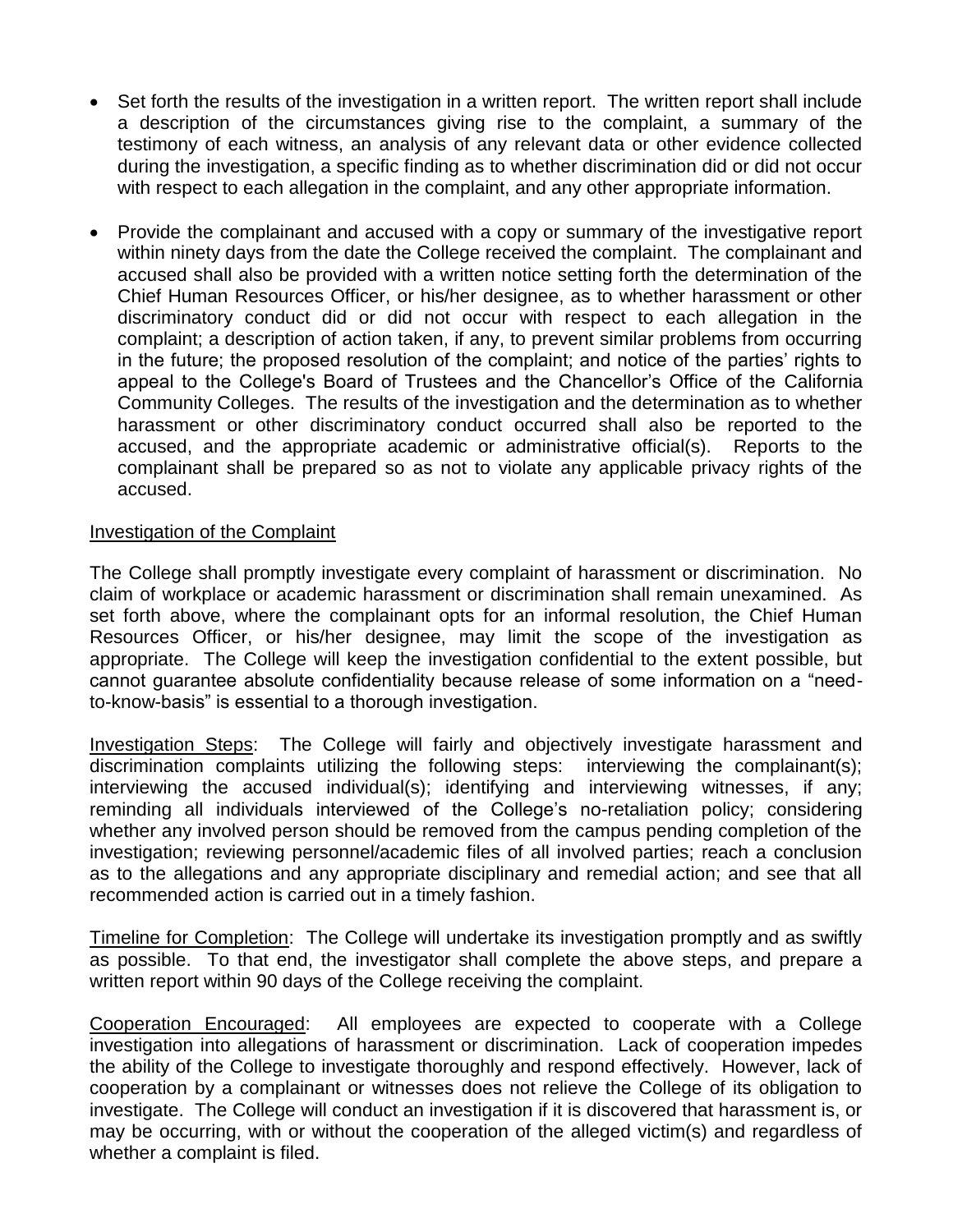#### Discipline and Corrective Action

If harassment, discrimination, and/or retaliation occurred in violation of the policy or procedure, the College shall take disciplinary action against the accused and any other remedial action it determines to be appropriate. The action will be prompt, effective, and commensurate with the severity of the offense. If discipline is imposed, the nature of the discipline will not be communicated to the complainant.

Disciplinary actions against faculty, staff and students will conform to all relevant statutes, regulations, personnel policies and procedures, including the provisions of any applicable collective bargaining agreement.

The College shall also take reasonable steps to protect the complainant from further harassment and/or discrimination and to protect the complainant and witnesses from retaliation as a result of communicating the complaint and/or assisting in the investigation. The College shall take reasonable steps to ensure the confidentiality of the investigation and to protect the privacy of all parties to the extent possible without impeding the College's ability to investigate and respond effectively to the complaint.

#### Appeals

If the complainant is not satisfied with the results of the administrative determination, he or she may, within 15 days, submit a written appeal to the Board of Trustees. The Board of Trustees shall review the original complaint, the investigative report, the administrative decision, and the appeal. The Board of Trustees shall issue a final College decision in the matter within 45 days after receiving the appeal. A copy of the decision rendered by the Board of Trustees shall be forwarded to the complainant and to the Chancellor's Office of the California Community Colleges. The complainant shall also be notified of his or her right to appeal this decision.

If the Board of Trustees does not act within 45 days, the administrative determination shall be deemed approved and shall become the final decision of the College in the matter.

The complainant shall have the right to file a written appeal with the Chancellor's Office of the California Community Colleges within 30 days after the Board of Trustees issues the final College decision or permits the administrative decision to become final. Such appeals shall be processed pursuant to the provision of Section 59350 of Title 5 of the California Code of Regulations.

In any case involving employment discrimination, including workplace harassment, the complainant may, at any time before or after the issuance of the final decision of the College, file a complaint with the Department of Fair Employment and Housing. In such cases, the complainant may also file a petition for review with the Chancellor's Office of the California Community Colleges within 30 days after the governing board issues the final decision or permits the administrative decision to become final.

Within 150 days of receiving a formal complaint, the College shall forward to the Chancellor's Office of the California Community Colleges the original complaint, the investigative report, a copy of the written notice to the complainant setting forth the results of the investigation, a